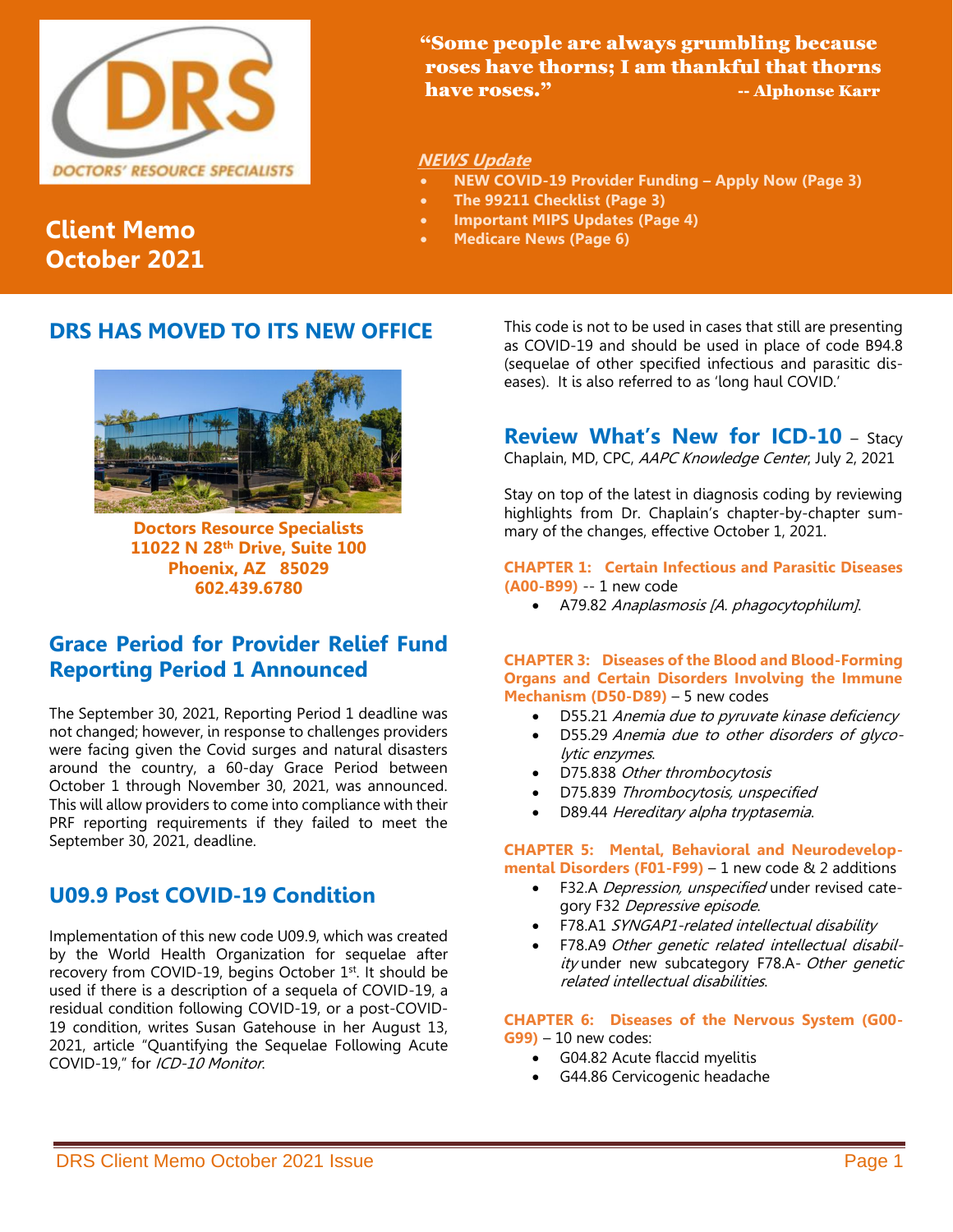- Added under new code for *Immune effector cell*associated neurotoxicity syndrome (G92.0) are six codes to classify immune effector cell-associated neurotoxicity syndrome by grade.
- Two codes to distinguish other and unspecified toxic encephalopathy:

G92.8 Other toxic encephalopathy G92.9 Unspecified toxic encephalopathy

# **CHAPTER 11: Diseases of the Digestive System (K00-**

 $K95$ ) – 3 new codes

- K22.81 Esophageal polyp
- K22.82 Esophagogastric junction polyp
- K22.89 Other specified disease of esophagus (hemorrhage of the esophagus NOS)

Another notable change in this chapter is new subcategory K31.A- Gastric intestinal metaplasia and ten codes to capture gastric intestinal metaplasia.

**CHAPTER 12: Diseases of the Skin and Subcutaneous Tissue (L00-L99)** – 8 new codes, 2 new subcategories

- Under L24.A- Irritant contact dermatitis due to friction or contact with body fluids, the 2022 code set adds four new codes to identify the type of fluid.
- Under L24.B- *Irritant contact dermatitis related to* stoma or fistula, the addition of four new codes enables specification of the type of stoma or fistula (e.g., digestive, respiratory, fecal/urinary).

#### **CHAPTER 13: Diseases of the Musculoskeletal System and Connective Tissue (M00-M99)** -- The numerous changes in Chapter 13 relate primarily to new codes in these areas:

- Three codes added under subcategory M31.1- to allow reporting hematopoietic stem cell transplant-associated thrombotic microangiopathy. The code set adds a Use Additional note after code M31.11, instructing you to also code for the specific organ dysfunction.
- Several codes under the revised subcategory for Sjögren's syndrome (M35.0) are also revised, and seven codes are added for identification of associated diseases or conditions.
- New subcategory Non-radiographic axial spondyloarthritis (M45.A) and ten codes for nonradiographic axial spondyloarthritis, which allow for classification based on the affected region of the spine.
- Expansion of M54.5 Low back pain, with the addition of three codes:

M54.50 Low back pain, unspecified M54.51 Vertebrogenic low back pain M54.59 Other low back pain.

#### **CHAPTER 18: Symptoms, Signs and Abnormal Clinical and Laboratory Findings, Not Elsewhere Classified (R00-R99)** -- 14 new codes

#### **R05 is no longer a reportable code in the 2022 code set**.

Instead, use one of the six new codes, which provide added specificity to cough.

- R05.1 (Acute cough)
- R05.2 (Subacute cough)
- R05.3 (Chronic cough)
- R05.4 (Cough syncope)
- R05.8 (Other specified cough)
- R05.9 (Cough, unspecified)

2 new codes added for polyuria:

- R35.81 Nocturnal polyuria
- R35.89 Polyuria not otherwise specified (NOS)

Other additions include:

- R45.88 Non-suicidal self-harm
- R79.83 Abnormal findings of blood amino acid levels

Another noteworthy change is the addition of the following four codes:

- R63.30 Feeding difficulties, unspecified
- R63.31 Pediatric feeding disorder, acute
- R63.32 Pediatric feeding disorder, chronic
- R63.39 Other feeding difficulties (i.e., feeding problem elderly, infant, NOS, picky eater)

#### **CHAPTER 19: Injury, Poisoning, and Certain Other Consequences of External Causes (S00-T88)** -- longest list of changes

- The addition of 6 codes to differentiate traumatic brain compression with or without herniation under new subcategory S06.A- Traumatic brain compression and herniation.
- Under new subcategories T40.71 Cannabis (derivatives) & T40.72 Synthetic cannabinoids are 36 new codes to classify poisoning adverse effect, and underdosing of cannabis and synthetic cannabinoids.
- Adds three codes specifying initial, subsequent, and sequela for complication of immune effector cellular therapy. Keep in mind that each code in T80.82- requires a 7th character (A, D, or S), so the five-character addition in the addenda translates to three new seven-character codes.

#### **CHAPTER 21: Factors Influencing Health Status and Contact with Health Services (Z00-Z99)** - 19 new codes

- Several updates relating to social determinants of health:
	- o Z55.5 Less than High School Diploma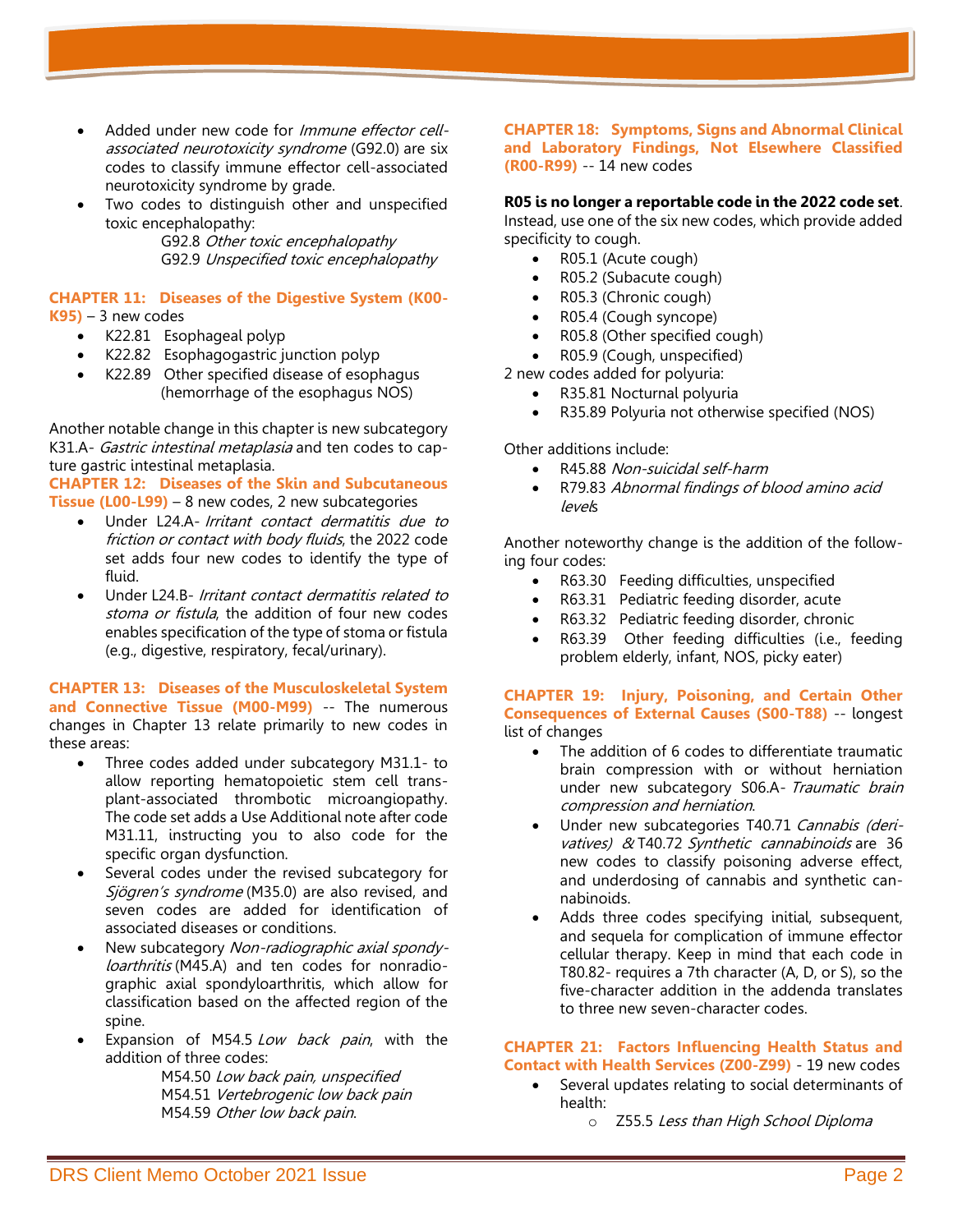- o Z58.6 Inadequate drinking-water supply
- o Z59.0- Homelessness, sheltered or unsheltered
- o Z59.41 Food insecurity
- o Z59.48 Other specified lack of adequate food
- o Z59.81 Housing instability, housed
- o Z59.89 Other problems related to housing and economic circumstances to account for foreclosure on loan, isolated dwelling, and problems with creditors
- Z71.85 Encounter for immunization safety counseling
- Z91.014 Allergy to mammalian meats
- Two codes to differentiate between history of suicidal behavior and non-suicidal self-harm are added under Z91.5 Personal history of self-harm.
- Under Z92.8 Personal history of other medical treatment, the 2022 code set adds four codes: Three under new subcategory Z92.85 Personal history of cellular therapy, including chimeric antigen receptor T-Cell Therapy (CAR-T); and Z92.86 Personal history of gene therapy.

#### **CHAPTER 22: Special Purposes (U00-U85)** - 1 new code

• U09.9 Post COVID-19 condition, unspecified. Also added is a Code First note, which instructs you to list the code for the specific condition related to COVID-19, if known, first.

Remember, this is just an overview of the 2022 ICD-10-CM code updates. The 2022 code descriptions in tabular order, addendum, and code tables and index are available for download on the CMS website:

<https://www.cms.gov/medicare/icd-10/2022-icd-10-cm>

# **NEW COVID-19 Provider Funding -- Prepare to Apply**

The Department of Health and Human Services (HHS), through the Health Resources and Services Administration has announced a new application cycle for \$25.5 billion in COVID-19 provider funding.

Applicants will be able to apply for both [Provider Relief](https://lnks.gd/l/eyJhbGciOiJIUzI1NiJ9.eyJidWxsZXRpbl9saW5rX2lkIjoxMDAsInVyaSI6ImJwMjpjbGljayIsImJ1bGxldGluX2lkIjoiMjAyMTA5MjguNDY1NTMwNzEiLCJ1cmwiOiJodHRwczovL3d3dy5ocnNhLmdvdi9wcm92aWRlci1yZWxpZWYvZnV0dXJlLXBheW1lbnRzIn0.tNRropwbTGjaJzGDSEVglRfXBFvEQmWMdQqwTAhe1qA/s/419839286/br/112993081172-l)  [Fund \(PRF\) Phase 4 and American Rescue Plan \(ARP\) Rural](https://lnks.gd/l/eyJhbGciOiJIUzI1NiJ9.eyJidWxsZXRpbl9saW5rX2lkIjoxMDAsInVyaSI6ImJwMjpjbGljayIsImJ1bGxldGluX2lkIjoiMjAyMTA5MjguNDY1NTMwNzEiLCJ1cmwiOiJodHRwczovL3d3dy5ocnNhLmdvdi9wcm92aWRlci1yZWxpZWYvZnV0dXJlLXBheW1lbnRzIn0.tNRropwbTGjaJzGDSEVglRfXBFvEQmWMdQqwTAhe1qA/s/419839286/br/112993081172-l)  [payments](https://lnks.gd/l/eyJhbGciOiJIUzI1NiJ9.eyJidWxsZXRpbl9saW5rX2lkIjoxMDAsInVyaSI6ImJwMjpjbGljayIsImJ1bGxldGluX2lkIjoiMjAyMTA5MjguNDY1NTMwNzEiLCJ1cmwiOiJodHRwczovL3d3dy5ocnNhLmdvdi9wcm92aWRlci1yZWxpZWYvZnV0dXJlLXBheW1lbnRzIn0.tNRropwbTGjaJzGDSEVglRfXBFvEQmWMdQqwTAhe1qA/s/419839286/br/112993081172-l) during the application process.

PRF Phase 4 is open to a broad range of providers with changes in operating revenues and expenses. ARP Rural is open to providers who serve rural patients covered by Medicare, Medicaid, or the Children's Health Insurance Program (CHIP).

A detailed list of eligible providers is on the HRSA website: <https://www.hrsa.gov/provider-relief/future-payments>

#### **Get Ready to Apply!**

The application period began on **September 29, 2021** and will close on **October 26, 2021 at 11:59 p.m. ET**. Providers who have previously created an account in the Provider [Relief Fund Application and Attestation Portal](https://lnks.gd/l/eyJhbGciOiJIUzI1NiJ9.eyJidWxsZXRpbl9saW5rX2lkIjoxMDIsInVyaSI6ImJwMjpjbGljayIsImJ1bGxldGluX2lkIjoiMjAyMTA5MjguNDY1NTMwNzEiLCJ1cmwiOiJodHRwczovL2NhcmVzLmxpbmtoZWFsdGguY29tLyJ9.2jtSTdLxDWyHfYjefh8ROGvW16e5UTlrSUfrGe6U4SY/s/419839286/br/112993081172-l) and have not logged in for more than 90 days will need to first reset their password before starting a new application at: <https://cares.linkhealth.com/#/>

In order to streamline the application process and minimize administrative burdens, providers will apply for both programs in a single application.

#### **What Is Considered Rural?**

ARP Rural payments will be determined based on the location of the patients, not the provider. Simply select whether your organization (including any included subsidiaries) would like to be considered for ARP Rural payments during the application process.

HRSA will base payments on data already available to us on the amount and type of Medicare, Medicaid, and CHIP services provided to rural patients.

#### **What Documentation Will I Need?**

Supporting documentation and information needed to complete an application will include:

- Applicant Tax ID (TIN) and TINs for any subsidiaries included in the application.
- Financial statements that substantiate operating revenues and expenses from patient care in 2019 Q1, Q3, and Q4; 2020 Q3 and Q4; and 2021 Q1.
- Federal income tax return, audited financial statements, or internally generated financial statements submitted in their entirety.

## **The 99211 Checklist**

Renee Dowling's article for the August 2021 issue of Medical Economics goes over the proper use of 99211.

99211: An office or other outpatient visit for the eval-uation and management of an established patient that may not require the presence of a physician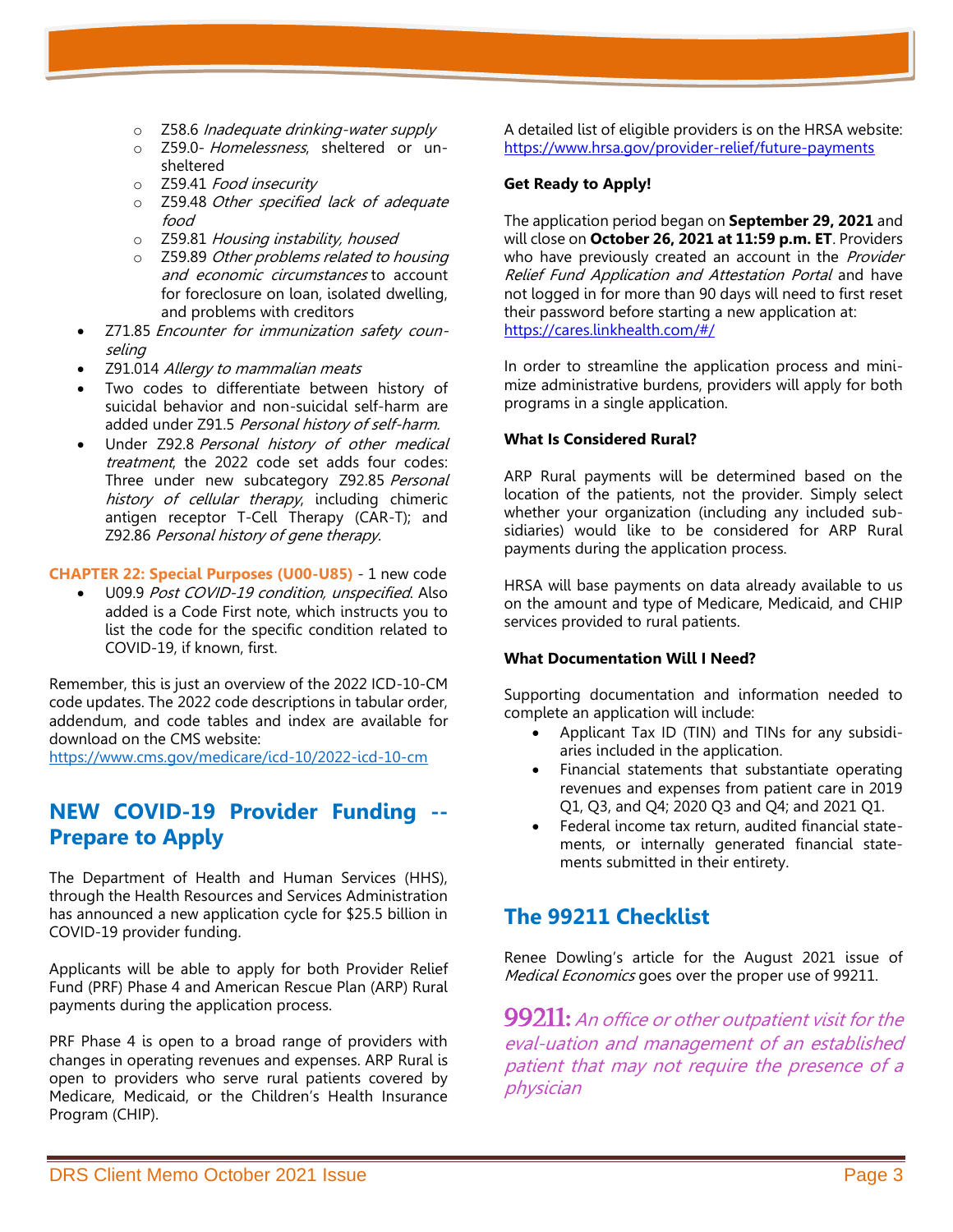99211 doesn't have any specific quidelines like the rest of the office visit codes. Can you give us some insight about what to document for these visits?



When considering whether to assign 99211 for a service, remember these important points for proper reporting.

- $\downarrow$  Check for a documented evaluation of the patient along with management of the patient's care. For example, if a nurse only refills the patient's medications and no other E/M service takes place, you should not report 99211.
- $\downarrow$  Do ensure the patient is an established patient. Based on the CPT code description, you should report 99211 for an established patient, seen by the rendering provider (or provider of same group and specialty/subspecialty) within the past 3 years, in any setting.

**The established-patient rule also is important because Medicare applies the concept of incident-to services for 99211, meaning a provider previously furnished a direct, personal, professional service to initiate a course of treatment, and the 99211 service being performed is an incidental part of that care plan.** 

- $\downarrow$  Do be certain that the supervising provider is in the office suite.
- $\downarrow$  Do prove that the visit is medically necessary.

## **MIPS UPDATE**

#### **Promoting Interoperability for 2021 Performance Year – 25% of final score**

October 3, 2021, marks the beginning of the last 90-day reporting period for the 2021 MIPS Promoting Interoperability category.

As a reminder, the following requirements must be met:

- Must use an EHR that meets the 2015 Edition certification criteria.
- Must submit collected data for certain measures from each of the 4 objectives measures (unless an exclusion is claimed) for the same 90 continuous days (or more) during 2021.

The 2021 Promoting Interoperability performance category focuses on 4 objectives:

- e-Prescribing
- Health Information Exchange (HIE)
- Provider to Patient Exchange
- Public Health and Clinical Data Exchange

#### **Do not forget to perform or review a Security Risk Analysis**

You must conduct or review a security risk analysis on your 2015 Edition CEHRT functionality on an annual basis, within the calendar year of the performance period.

Additional guidance on conducting a security risk analysis is available at:

[https://www.hhs.gov/hipaa/forprofessionals/security/guid](https://www.hhs.gov/hipaa/forprofessionals/security/guidance/guidance-risk-analysis/index.html?language=es) [ance/guidance-risk-analysis/index.html?language=es](https://www.hhs.gov/hipaa/forprofessionals/security/guidance/guidance-risk-analysis/index.html?language=es)

### **Hardship Exception Application for 2021**

You may submit a MIPS Promoting Interoperability Performance Category Hardship Exception Application, citing one of the following reasons for review and approval:

- MIPS eligible clinician in a small practice
- MIPS eligible clinician using decertified EHR technology
- Insufficient Internet connectivity
- Extreme and uncontrollable circumstances
- Lack of control over the availability of CEHRT

If your hardship exception is approved, the Promoting Interoperability performance category will receive a weight of 0% when calculating your final score and the 25% will be redistributed to another performance category.

Some clinicians will be automatically reweighted based on special status (for example, hospital-based clinicians) or their clinician type (for example, a physical therapist, occupational therapist, or clinical psychologist). These clinicians will not need to submit a Promoting Interoperability Hardship Exception Application.

#### **MIPS Facility-Based Scoring Is Not Available for Performance Year 2021**

In response to the impact of the ongoing COVID-19 public health emergency, CMS finalized a special scoring policy for fiscal year (FY) 2022 that will not calculate a total performance score for any hospital for FY 2022.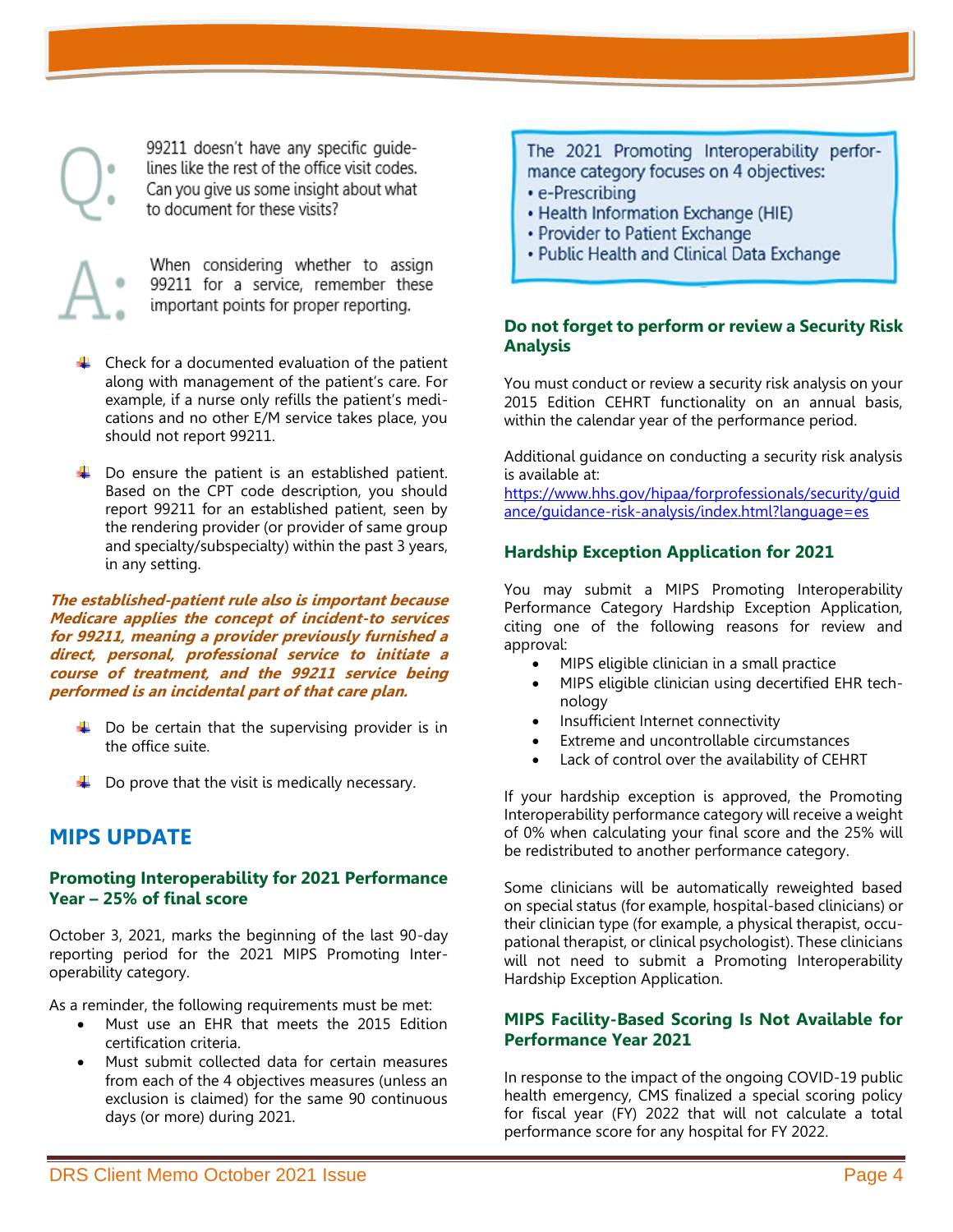#### **CMS Updates 2020 MIPS Performance Feedback and 2022 MIPS Payment Adjustments**

Recently, CMS released performance feedback for clinicians included in the MIPS 2020 performance year. The requests received through the 2020 targeted review process caused CMS to identify 2 issues that needed to be corrected, resulting in changes to the 2020 MIPS final scores and 2022 MIPS payment adjustments.

- 1) Complex Patient Bonus Correction for Medicare Shared Savings Program ACOs -- the complex patient bonus wasn't added to the final scores of the Medicare Shared Savings Program Accountable Care Organizations (ACOs). In their updated performance feedback, Shared Savings Program ACOs will see up to 10 complex patient bonus points reflected in their performance feedback and added to their final scores, if applicable.
- 2) Patient-Reported Outcome Measure Correction patient-reported outcome measures were not recognized as outcome measures. The scoring logic was corrected, which resulted in 2 potential changes to quality performance category scoring for approximately 30,000 MIPS eligible clinicians, the majority of which will see a modest increase in their quality performance category score and MIPS final score.

As a result of changes to MIPS final scores from these corrections, CMS reassessed the associated MIPS payment adjustments to maintain budget neutrality. Some clinicians that weren't affected by the issues identified will see slight changes in their payment adjustment due to the reapplication of budget neutrality. More clinicians moved into the exceptional performance pool, causing a slight decrease in the exceptional performance adjustment.

#### **Sign-In to View Updated Feedback**

The 2020 final scores and 2022 MIPS Payment Adjustment revisions were made to the performance feedback on the Quality Payment Program (QPP) website on September 27, 2021. **Please sign-in to the Quality Payment Program website as soon as possible to review your performance feedback**. If you believe an error still exists with your 2022 MIPS payment adjustment calculation, the targeted review process is available to you.

#### **Targeted Review Extension**

To offer additional time for clinicians, groups, virtual groups and APM entities and their participants to access and review their performance feedback, CMS has extended the targeted review deadline to November 29, 2021, at

8:00pm (ET). You can submit a targeted review by signing into the Quality Payment Program website at: [https://qpp.cms.gov](https://qpp.cms.gov/)

#### **2020 Performance Category Reweighting Requests due to COVID-19 will be accepted through 11/29/2021**

With the COVID-19 pandemic continuing to impact all clinicians across the United States and territories, CMS recognizes that not everyone may have been able to submit an Extreme and Uncontrollable Circumstances (EUC) Exception Application for performance year 2020 before the March 31, 2021, deadline.

The deadline has now been extended through November 29, 2021, at 8 p.m. ET. There will also be a different process for submitting these requests.

Due to technical limitations, CMS is unable to reopen the 2020 EUC Exception Application form. Stakeholders are allowed to submit 2020 EUC reweighting requests through the Targeted Review form, which can be found on the QPP website: https://gpp.cms.gov.

#### **What does this mean for MIPS reporting?**

Facility-based clinicians and groups will need to submit data on MIPS quality measures to receive a score other than zero for the quality performance category.

- Facility-based clinicians and groups without available and applicable measures can request performance category reweighting by submitting an Extreme and Uncontrollable Circumstances (EUC) application.
- Please be sure to **cite "COVID-19"** as the triggering event, as the decision to suppress measures in the Hospital Value-Based Purchasing (VBP) Program was in response to the COVID-19 PHE.

#### **Cost Performance Category Reweighted to 0%**

CMS is reweighting the cost performance category from 15% to 0% for the 2020 performance period for all MIPS eligible clinicians regardless of participation as an individual, group, virtual group or APM Entity.

The 15% cost performance category weight will be redistributed to other performance categories.

Based on CMS's analysis of the 2020 performance year data, CMS did not believe it could reliably calculate scores for the cost measures that would adequately capture and reflect the performance of MIPS eligible clinicians.